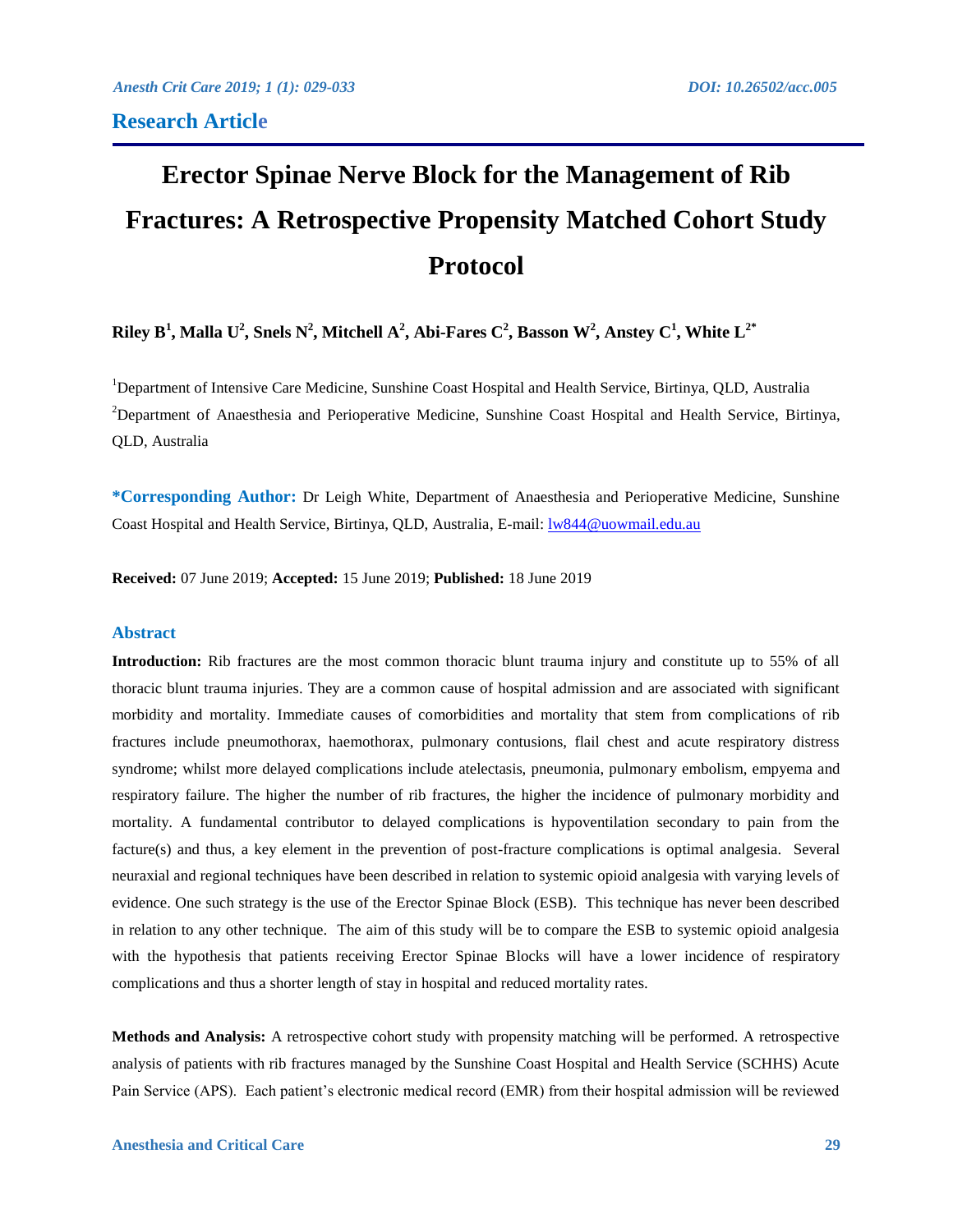for age, number of rib fractures, presence of a flail segment, comorbidities at the time of admission, type of management used (oral medications alone vs. ketamine infusion vs. patient controlled analgesia vs. regional block), complications (haemothorax/pneumothorax, pneumonia, pulmonary embolism, respiratory failure, requirement of ventilatory support or ICU, number of days of ventilatory support, regional block failure or local anaesthetic catheter related adverse effects), length of stay, discharge destination and mortality during admission.

**Ethics and Dissemination:** Ethics approval for the study protocol and data collection has been approved (HREC: LNR/2018/QPCH/45155). The study findings will be submitted for publication in a peer reviewed journal.

**Conclusion:** There is currently no available literature to support the use of an ESB over other analgesic options and this cohort study will provide initial exploratory results to guide further randomised controlled trials.

**Keywords:** Rib fractures; Haemothorax; Pneumothorax; Anaesthetic

### **1. Background**

Rib fractures from blunt trauma to the thoracic cage poses a significant burden on the healthcare system, with over 10% requiring hospital admission [1, 2] and constituting approximately 10% of admissions to trauma centers [3-5]. Of the proportion admitted to hospital, there is a significant risk of morbidity and mortality [6, 7]. The morbidity and mortality secondary to rib fracture related admissions are predominantly a result of pulmonary complications [6, 7]. In order to minimize these pulmonary complications adequate pain control is required [8, 9].

The most common analgesic methods include the use of patient controlled intravenous analgesia (PCA) and thoracic epidurals. Both of which have been associated with worsened outcomes in certain circumstances [8]. Even the safest of opioids are associated with respiratory depression [9] and provide poor analgesia for rib fractures. In addition to this, the use of NOACs (a common medication in the elderly), precludes the use of thoracic epidurals and paravertebral blocks. There has recently been a vast number of new regional techniques developed for both operative and trauma related pain. As with many other regions of the body there is little evidence available to guide the choice between different blocks [7]. The Erector Spinae Block (ESB) has been well publicised in a number of recent case reports [8, 9] and unlike thoracic epidurals and paravertebral blocks, is safe to be performed with a NOAC on board. However, to date there are no studies comparing the ESB to other techniques.

At the Sunshine Coast University Hospital (SCUH), Australia it has become common practice to utilize ESB catheters for analgesia during the initial recovery period. ESB catheters have been proven to provide high quality analgesia in the setting of thoracic surgery [9]. However, given the paucity of literature on the ESB for management of rib fractures, we propose to undertake a retrospective cohort study. This study will investigate the morbidity and mortality associated with the use of ESBs compared to systemic opioid analgesia. Systemic opioid analgesia will be used as the control group given that it's efficacy is well described in the literature.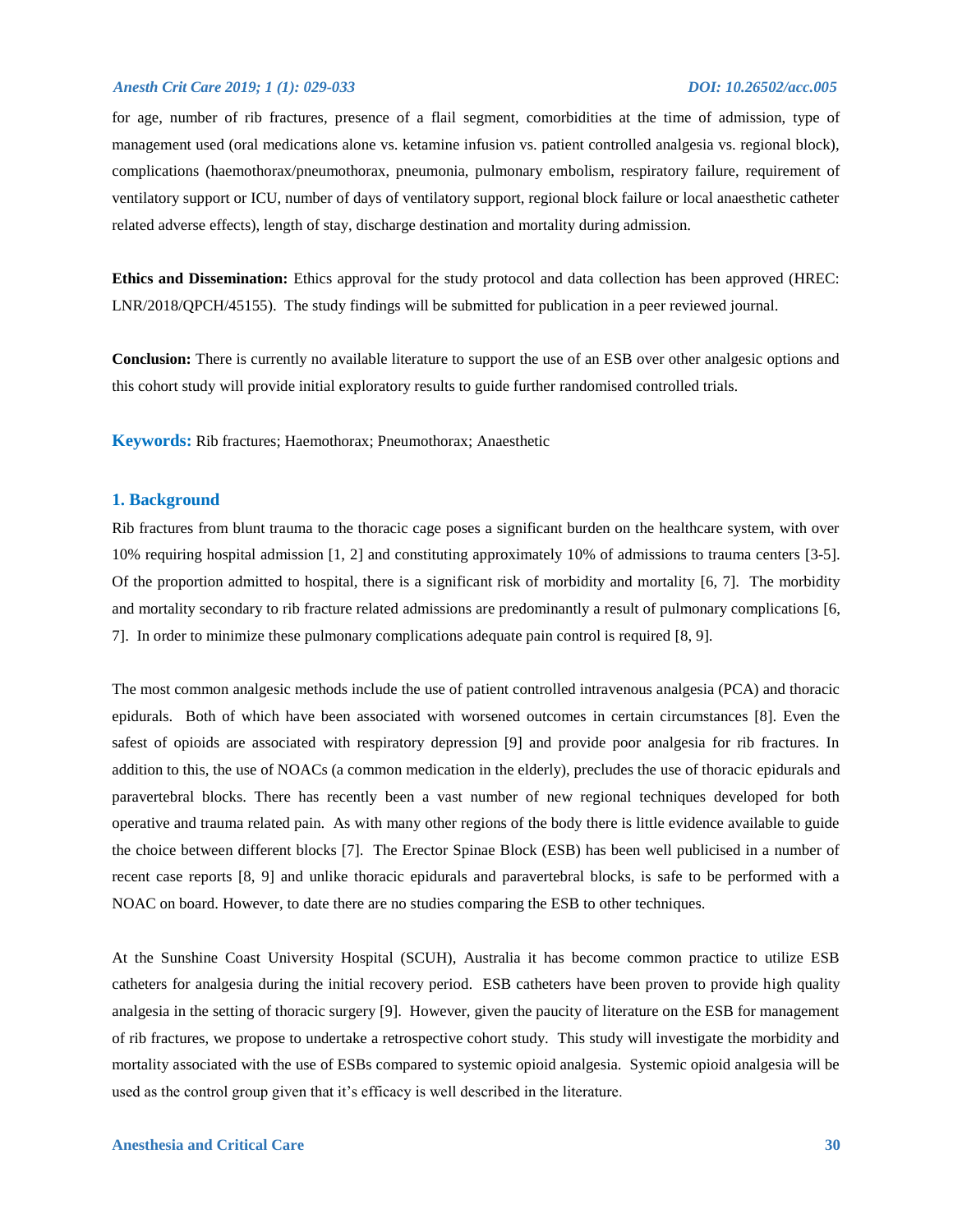# **1.1 Primary hypothesis**

Patients receiving erector spinae blocks will have a lower incidence of respiratory complications.

# **1.2 Secondary hypothesis**

Patients receiving erector spinae blocks will have a shorter length of stay and reduced mortality as a result of less respiratory complications.

# **2. Methodology**

# **2.1 Data Collection and Storage**

A retrospective analysis of patients with rib fractures managed by the SCHHS acute pain service (APS). Patients for inclusion will be initially be identified through the APS registrar handover database between December 2017 and October 2018. If there is an insufficient number of patients, the inclusion dates may span back to January 2014. Each patients' electronic medical record (EMR) from the stay will be reviewed for age, co-morbidities at the time of admission, discharge destination, complications and mortality during admission (Table 1). The search of patient records will be performed independently by two investigators. This information will be entered into a password protected file.

| <b>Patient Variable</b>            | <b>Procedure Variables</b>      | <b>Outcome Measure</b>                               |
|------------------------------------|---------------------------------|------------------------------------------------------|
| Age                                | Day of stay inserted            | <b>Respiratory Complication</b>                      |
| Sex                                | Oxygen saturation before and    | - Pneumonia (CXR consolidation + positive sputum or  |
| Number and location of rib         | after insertion                 | blood culture)                                       |
| fractures                          | Test local anaesthetic and dose | - Pulmonary embolism                                 |
| flail<br>Presence<br>of<br>segment | Local anaesthetic protocol      | - Respiratory failure                                |
| Requirement of chest drain         | Time to rescue                  | - Ventilatory support                                |
| Other injuries                     |                                 | ICU admission                                        |
| <b>Medical Co-morbidities</b>      |                                 | Length of stay                                       |
| location<br>Living<br>prior<br>to  |                                 | Mortality during stay (up to 30 days)                |
| admission:                         |                                 | Block failure or local anaesthetic catheter related  |
| - House independent                |                                 | adverse effects.                                     |
| - House services                   |                                 | Oral Morphine equivalent analgesia use during stay   |
| - Low Care Facility                |                                 | (using the FPM - Faculty of Pain Management - Opioid |
| - High Care Facility               |                                 | Calculator)                                          |
|                                    |                                 | Discharge destination                                |
|                                    |                                 | - House independent                                  |
|                                    |                                 | - House services                                     |
|                                    |                                 | - Low Care Facility                                  |
|                                    |                                 | - High Care Facility                                 |

**Table 1:** Patient, procedure and outcome variables for collection.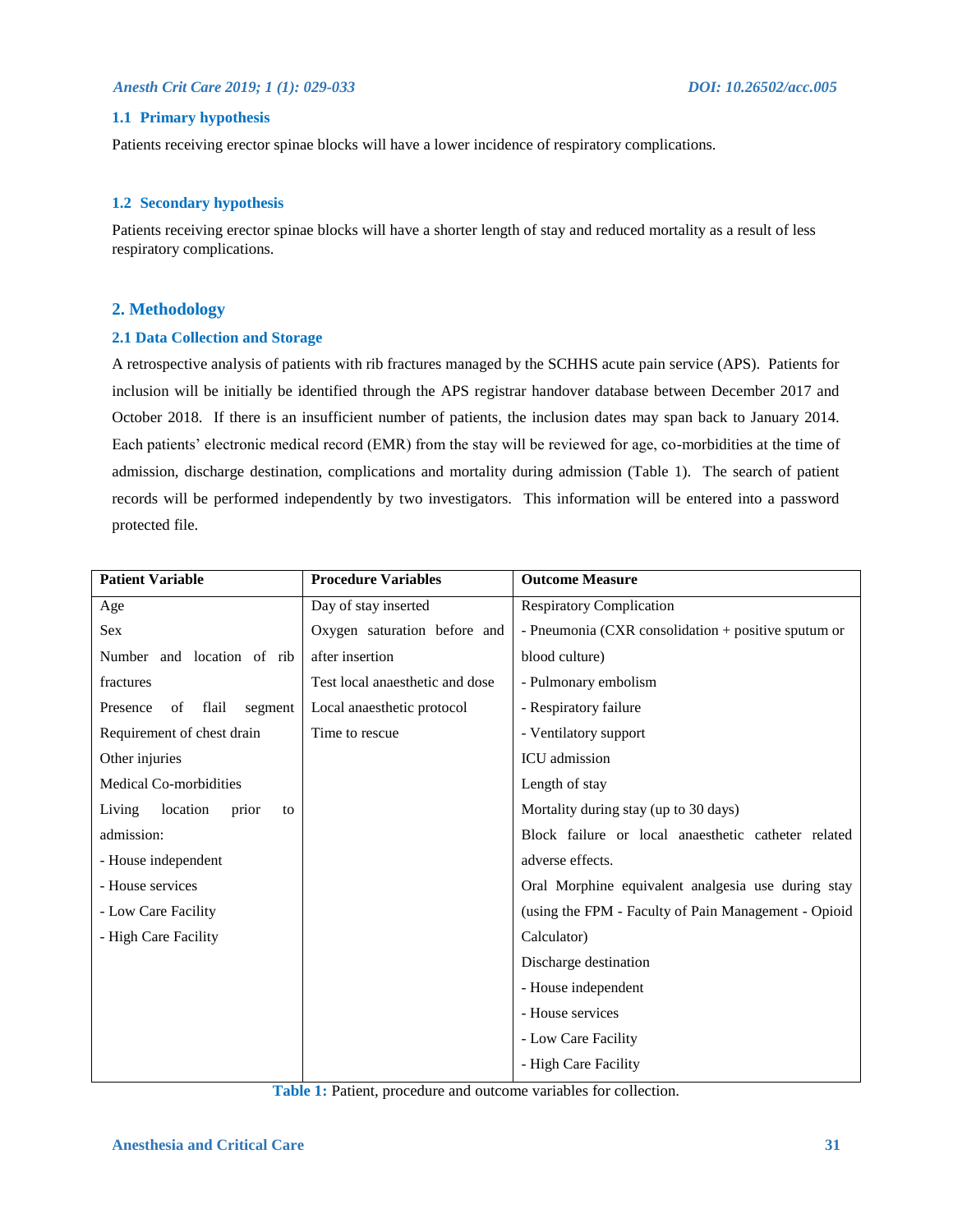#### **2.2 Data Analysis**

This study will be performed utilizing a quasi-experimental design using propensity matching. The matching will be performed by Dr Leigh White prior to the performance of any statistical analyses to prevent investigator related bias. The matching will be performed on a one to one basis. The matching variables included age, sex, number of rib fractures, chest drain insertion and pulmonary contusion.

The statistical analysis will include a two-tailed student's t-test for continuous variables and a chi-square test will be ultilised for categorical variables for both the matched and unmatched cohorts. Subgroup analyses will be performed looking at patients receiving either a PCA or oral analgesia. If the propensity matching design is determined to be unfeasible then an unmatched retrospective analysis will be performed utilizing the statistical methods as mentioned above. In addition, a logistic regression analysis will be performed to adjust for confounding variables.

### **2.3 Ethics**

This study protocol and data collection process has received ethics approval (HREC: LNR/2018/QPCH/45155). This was submitted to the Metro-North HREC subcommittee as per the Sunshine Coast Hospital and Health Service ethics process.

### **3. Conflicts of Interest**

The authors of this study have no conflicts of interest to declare.

### **References**

- 1. Shelley CL, Berry S, Howard J, et al. Posterior paramedian subrhomboidal analgesia versus thoracic epidural analgesia for pain control in patients with multiple rib fractures. J Trauma Acute Care Surg 81 (2016): e463-e467.
- 2. Ziegler DW, Agarwal NN. The morbidity and mortality of rib fractures. J Trauma 37 (1994): e975-e979.
- 3. Dalton, Minarich, Twaddell, et al. The expedited discharge of patients with multiple traumatic rib fractures is cost-effective, Injury 50 (2019): 109-112.
- 4. Peek, Beks, Kingma, et al. Epidural Analgesia for Severe Chest Trauma: An Analysis of Current Practice on the Efficacy and Safety, Crit Care Res Pract. 19 (2019): 4837591.
- 5. Sturm B, Labond R. Comparative evaluation of continuous intercostal nerve block or epidural analgesia on the rate of respiratory complications, intensive care unit, and hospital stay following traumatic rib fractures: a retrospective review, [Local Reg Anesth.](https://www.ncbi.nlm.nih.gov/pubmed/26604819) 8 (2015): 79-84.
- 6. Bugaev N, Breeze JL, Alhazmi M, et al. Magnitude of rib fracture displacement predicts opioid requirements. J Trauma Acute Care Surg 81 (2016): e699-e704.
- 7. Gordy S, Fabricant L, Ham B, et al. The contribution of rib fractures to chronic pain and disability. Am J Surg 207 (2014): e659-e662.